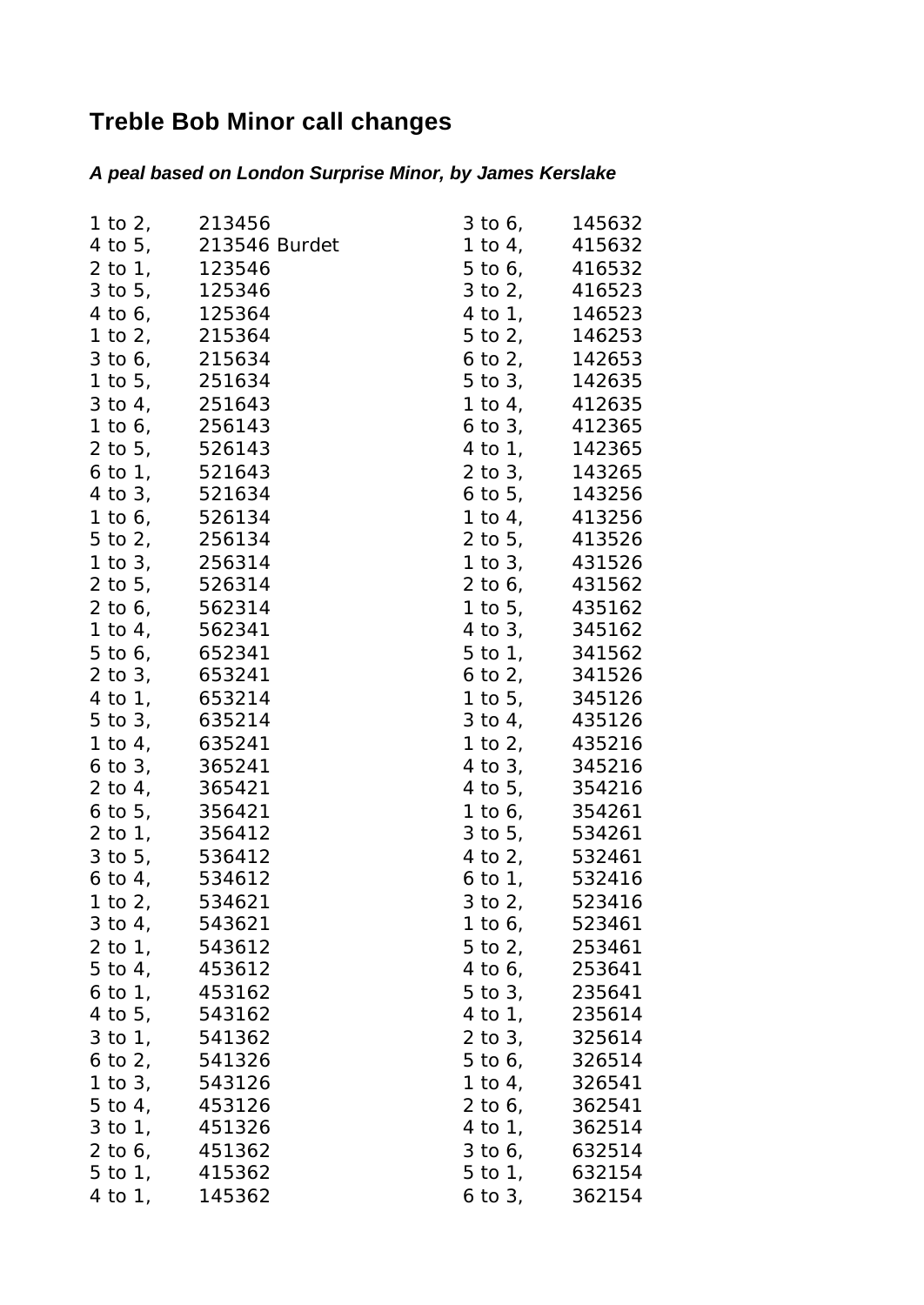|              | 2 to 1, 361254              |                | $2$ to 5, 524316                 |
|--------------|-----------------------------|----------------|----------------------------------|
|              | 5 to 4, 361245              |                | $3 \text{ to } 1,$ $524136$      |
|              | 1 to 2, 362145              |                | 5 to 2, 254136                   |
|              | 3 to 6, 632145              |                | 4 to 1, 251436                   |
| $2$ to $1$ , | 631245                      | $3$ to $6$ ,   | 251463                           |
|              | 4 to 5, 631254              |                | 1 to 4, 254163                   |
|              | 3 to 1, 613254              |                | 2 to 5, 524163                   |
| $6$ to $1$ , | 163254                      |                | 4 to 1, 521463                   |
|              | 2 to 5, 163524              |                | 6 to 3, 521436                   |
|              | 1 to 6, 613524              |                | 2 to 1, 512436                   |
|              | 3 to 5, 615324              |                | 5 to 1, 152436                   |
|              | 2 to 4, 615342              |                | 4 to 3, 152346                   |
|              | 6 to 1, 165342              |                | 1 to 5, 512346                   |
|              | 3 to 4, 165432              |                | 2 to 3, 513246                   |
|              | 5 to 4, 164532              |                | 4 to 6, 513264                   |
|              | 3 to 2, 164523              |                | 5 to 1, 153264                   |
|              | 1 to 6, 614523              |                | 2 to 6, 153624                   |
|              | 5 to 2, 614253              |                | 3 to 6, 156324                   |
|              | $6 \text{ to } 1,$ $164253$ |                | 2 to 4, 156342                   |
|              | 4 to 2, 162453              |                | 1 to 5, 516342                   |
|              | 5 to 3, 162435              |                | 3 to 4, 516432                   |
|              | 1 to 6, 612435              |                | 5 to 1, 156432                   |
|              | 4 to 3, 612345              |                | $6 \text{ to } 4,$ 154632        |
|              | 1 to 2, 621345              |                | $3 \text{ to } 2,$ 154623        |
|              | 4 to 5, 621354              |                | 1 to 5, 514623                   |
|              | 1 to 3, 623154              |                | 6 to 2, $514263$                 |
|              | 6 to 2, 263154              |                | 1 to 4, 541263                   |
|              | 3 to 1, 261354              |                | 6 to 3, 541236                   |
|              | 5 to 4, 261345              |                | 1 to 2, 542136                   |
|              | 1 to 3, 263145              |                | 5 to 4, 452136                   |
| $2$ to $6$ , | 623145                      | 2 to 1,        | 451236                           |
|              | 1 to 4, $623415$            |                | $3 \text{ to } 6, \qquad 451263$ |
|              | 6 to 2, 263415              |                | 1 to 2, $452163$                 |
|              | 6 to 3, $236415$            |                | 4 to 5, 542163                   |
| $1$ to $5$ , | 236451                      | 1 to $6,$      | 542613                           |
|              | 2 to 3, 326451              |                | 5 to 4, 452613                   |
|              | 6 to 4, $324651$            | $5$ to $2$ ,   | 425613                           |
| $5$ to $1$ , | 324615                      |                | 1 to 3, 425631                   |
|              | 2 to 4, $342615$            | 4 to 2,        | 245631                           |
|              | 1 to 5, 342651              | 5 to 6, 246531 |                                  |
|              | 3 to 4, 432651              |                | 3 to 1, 246513                   |
| $6$ to $5$ , | 432561                      | $4$ to $6$ ,   | 264513                           |
|              | 3 to 2, 423561              | 1 to 3, 264531 |                                  |
| 6 to 1,      | 423516                      | 2 to 6,        | 624531                           |
|              | 4 to 2, 243516              | 5 to 3, 624351 |                                  |
|              | 3 to 5, 245316              | 2 to 4, 642351 |                                  |
|              | 1 to 6, $245361$            | 5 to 1, 642315 |                                  |
|              | 4 to 5, 254361              | 6 to 4,        | 462315                           |
| 6 to 1,      | 254316                      | 2 to 3,        | 463215                           |
|              |                             |                |                                  |